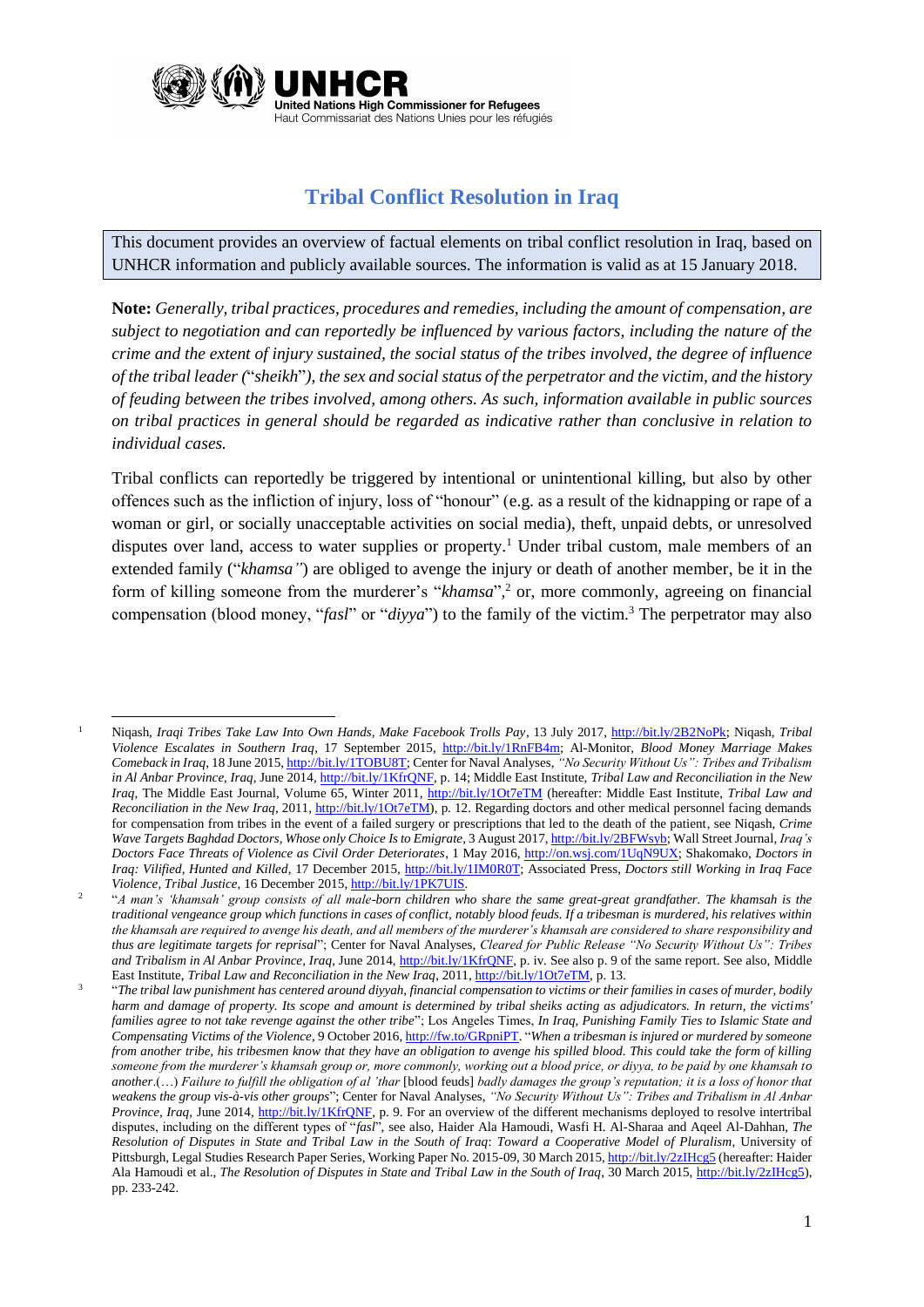

be required to leave the area.<sup>4</sup> Despite being banned by  $law<sub>1</sub>$ , the use of women and girls as compensation for injury or death ("*fasliyah*") has reportedly seen a resurgence since 2014, particularly in southern Iraq. Under this custom, an inter-tribal conflict is resolved by one tribe giving one or several girls or women for marriage to another tribe. 6 In this type of marriage, the woman has no right to divorce and is likely to be exposed to abuse.<sup>7</sup> In particularly serious cases such as in the case of honour crimes or the murder of a tribal leader, tribes may impose capital punishment on the culprit.<sup>8</sup>

In serious cases, the perpetrator's tribe can "dishonour" the perpetrator and order his and his family's expulsion from the tribe, or even kill him.<sup>9</sup> Being expelled from one's tribe reportedly has serious

<sup>1</sup> 4 "*The fasl may also involve matters beyond the mere payment of money, including, for example, a requirement that a party leave their home and move to a location father away from the home of the victim or other members of his tribe. That may be accompanied by a written guarantee that the perpetrator will not return again to the same city, neighborhood, or village. If he is then seen in the place where he had promised to not appear any longer, the, to use the tribal phrasing, 'his blood could be shed with impunity'* "; Haider Ala Hamoudi et al., *The Resolution of Disputes in State and Tribal Law in the South of Iraq*, 30 March 2015[, http://bit.ly/2zIHcg5,](http://bit.ly/2zIHcg5) p. 239. The perpetrator can reportedly be sent into temporary exile immediately following the perpetration of a serious crime. This practice, also referred to as "*jali*" in Arabic, is reportedly considered as a calming mechanism in order to prevent the escalation of conflict while negotiations take place; Center for Naval Analyses, *"No Security Without Us": Tribes and Tribalism in Al Anbar Province, Iraq*, June 2014, [http://bit.ly/1KfrQNF,](http://bit.ly/1KfrQNF) pp. 12-13. On the different steps of tribal dispute resolution, see; Middle East Institute, *Tribal Law and Reconciliation in the New Iraq*, 2011[, http://bit.ly/1Ot7eTM,](http://bit.ly/1Ot7eTM) pp. 14-17. See also Niqash, *Tribal Violence Escalates in Southern Iraq*, 17 September 2015[, http://bit.ly/1RnFB4m.](http://bit.ly/1RnFB4m)

<sup>5</sup> Al-Monitor, *Can Iraq's Parliament Regulate the Country's Tribes?*, 16 December 2017, [http://bit.ly/2igZA8m;](http://bit.ly/2igZA8m) Al-Monitor, *Blood Money Marriage Makes Comeback in Iraq*, 18 June 2015, [http://bit.ly/1TOBU8T;](http://almon.co/2gcy) Al-Monitor, *Underage Marriage of Iraqi Girls Rises*, 12 December 2012[, http://bit.ly/1in4QRU.](http://almon.co/4bu)

<sup>6</sup> Known as "*fasliyah"* in Arabic and "*badal khueen* (blood substitute) or *jin be xwên* (woman-for-blood) in Kurdish. "*Government officials and international and local NGOs also reported that the traditional practice of 'fasliya' – whereby family members, including women and children, are traded to settle tribal disputes – remained a problem, particularly in southern governorates*" US Department of State, *2016 Country Reports on Human Rights Practices - Iraq*, 3 March 2017, [http://www.refworld.org/docid/58ec8a234.html.](http://www.refworld.org/docid/58ec8a234.html) See also, Raseef22, *In Iraq, Women Are Offered as Tributes to Settle Tribal Vendettas*, 17 August 2016[, http://bit.ly/2zLkHcC;](http://bit.ly/2zLkHcC) HRW, *World Report 2016 – Iraq*, 27 January 2016, [http://www.refworld.org/docid/56bd99386.html;](http://www.refworld.org/docid/56bd99386.html) Arab Weekly, *Iraqi Tribes Take Law and Justice into their own Hands*, 20 January 2016[, http://bit.ly/2yEAeaI;](http://bit.ly/2yEAeaI) Fair Observer, *Woman-for-Blood Marriages Persist in Iraq*, 29 December 2015, [http://bit.ly/1Z2Qs2Q;](http://bit.ly/1Z2Qs2Q) Minority Rights Group International/Ceasefire Centre, *Family-Based Violence during Armed Conflict*, 5 November 2015, [http://bit.ly/1O57aeK,](http://bit.ly/1O57aeK) p. 24; The Iraqi Civil Society Solidarity Initiative (ICSSI), *No to Harassment, No to Tribal Fusliya! Iraqi Women Want Their Rights and Freedom!*, 8 July 2015[, http://bit.ly/1ZmAXmF;](http://bit.ly/1ZmAXmF) Al-Monitor, *Blood Money Marriage Makes Comeback in Iraq*, 18 June 2015, [http://bit.ly/1TOBU8T;](http://almon.co/2gcy) The Arab Weekly, *In Iraq, It's a Man's World, after all*, 12 June 2015[, http://bit.ly/2zHCW2s.](http://bit.ly/2zHCW2s) 

<sup>7</sup> "*Women married under such arrangements may not divorce and are required to sever any contact with their natal family. The young bride who may well be a child for whom no other arrangement has yet been made may be mistreated by the family in reprisal for the initial crime against their kinsman, and live as a virtual slave with none of the status or recourses of an official wife. Poor people, unable to raise blood money, are most likely to marry off their daughters in such forms of reconciliation. They are also least likely to be able to intercede in cases of marital abuse*"; Fair Observer, *Woman-for-Blood Marriages Persist in Iraq*, 29 December 2015, [http://bit.ly/1Z2Qs2Q.](http://bit.ly/1Z2Qs2Q) See also, Raseef22, *In Iraq, Women Are Offered as Tributes to Settle Tribal Vendettas*, 17 August 2016, [http://bit.ly/2zLkHcC;](http://bit.ly/2zLkHcC) Al-Monitor, *Blood Money Marriage Makes Comeback in Iraq*, 18 June 2015, [http://bit.ly/1TOBU8T;](http://almon.co/2gcy) Al-Monitor, *Iraqi Women Victimized by Tribal Marriage Customs*, 12 September 2013, [http://bit.ly/1RvrV7x;](file:///C:/Users/bialczyk/AppData/Local/Microsoft/Windows/Temporary%20Internet%20Files/bialczyk/Desktop/AppData/Roaming/Microsoft/Word/bit.ly/1RvrV7x) Al-Monitor, *Underage Marriage of Iraqi Girls Rises*, 12 December 2012[, http://bit.ly/1in4QRU;](http://almon.co/4bu) United States Institute of Peace (USIP), *Customary Justice and the Rule of Law in War-Torn Societies*, 1 July 2011[, http://bit.ly/2sSXr9W,](http://bit.ly/2sSXr9W) p. 263; Niqash, *Abuse of Women Continues*, 29 July 2010[, http://bit.ly/1ZxrFts.](file:///C:/Users/bialczyk/AppData/Local/Microsoft/Windows/Temporary%20Internet%20Files/bialczyk/Desktop/AppData/Roaming/Microsoft/Word/bit.ly/1ZxrFts)

<sup>8</sup> USIP, *Customary Justice and the Rule of Law in War-Torn Societies*, 1 July 2011, [http://bit.ly/2sSXr9W,](http://bit.ly/2sSXr9W) p. 264. "*'Honour' crimes are most often perpetrated after a woman has committed or is suspected of committing any of the following: engaging in friendships or pre-marital relationships with a member of the opposite sex; refusing to marry a man chosen by the family; marrying against the family's wishes; committing adultery; or being a victim of rape or kidnapping.* (…) *Transgressions of honour are seen as unforgivable and the 'taint' on the family's honour does not decrease over time. In most cases, the only way to absolve a transgression of honour is to kill the woman, and sometimes the man as well*"; Minority Rights Group International/Ceasefire Centre, *Family-Based Violence During Armed Conflict*, 5 November 2015[, http://bit.ly/1O57aeK,](http://bit.ly/1O57aeK) p. 26.

<sup>9</sup> "*When a person commits 'as-souda' (black crimes and shameful deeds such as rape, homosexual acts, or stealing from a kinsman or host), he may be ostracized or exiled to face responsibility for his actions alone.* (…) *In the case of murder, the sheikh of the tribe may order that the killer be banished from the tribe and its territory for seven years or more, the length of time depending on the importance of the deceased and whether the crime was premeditated.* (…) *In some instances, tribes may kill culprits from their own tribe if they commit a black crime (as-souda) such as rape, homosexual acts, kidnapping a woman, or stealing from a kinsman or host*"; USIP, *Customary Justice and the Rule of Law in War-Torn Societies*, 1 July 2011, [http://bit.ly/2sSXr9W,](http://bit.ly/2sSXr9W) pp. 248, 264. According to Shaykh 'Abud Al Issawi, the Prime Minister's tribal advisor on the National Reconciliation and Follow-up Committee, "[I]n *case of intentional killing, theft within the tribe, or rape, the person who commits these crimes will be dishonored, expelled from the tribe, and will not be protected or assisted by his tribe with a fasel. Even if he is killed as a revenge for his crime, his tribe or family would not ask for a fasel from the killer*"; Middle East Institute, *Tribal Law and Reconciliation in the New Iraq*, 2011,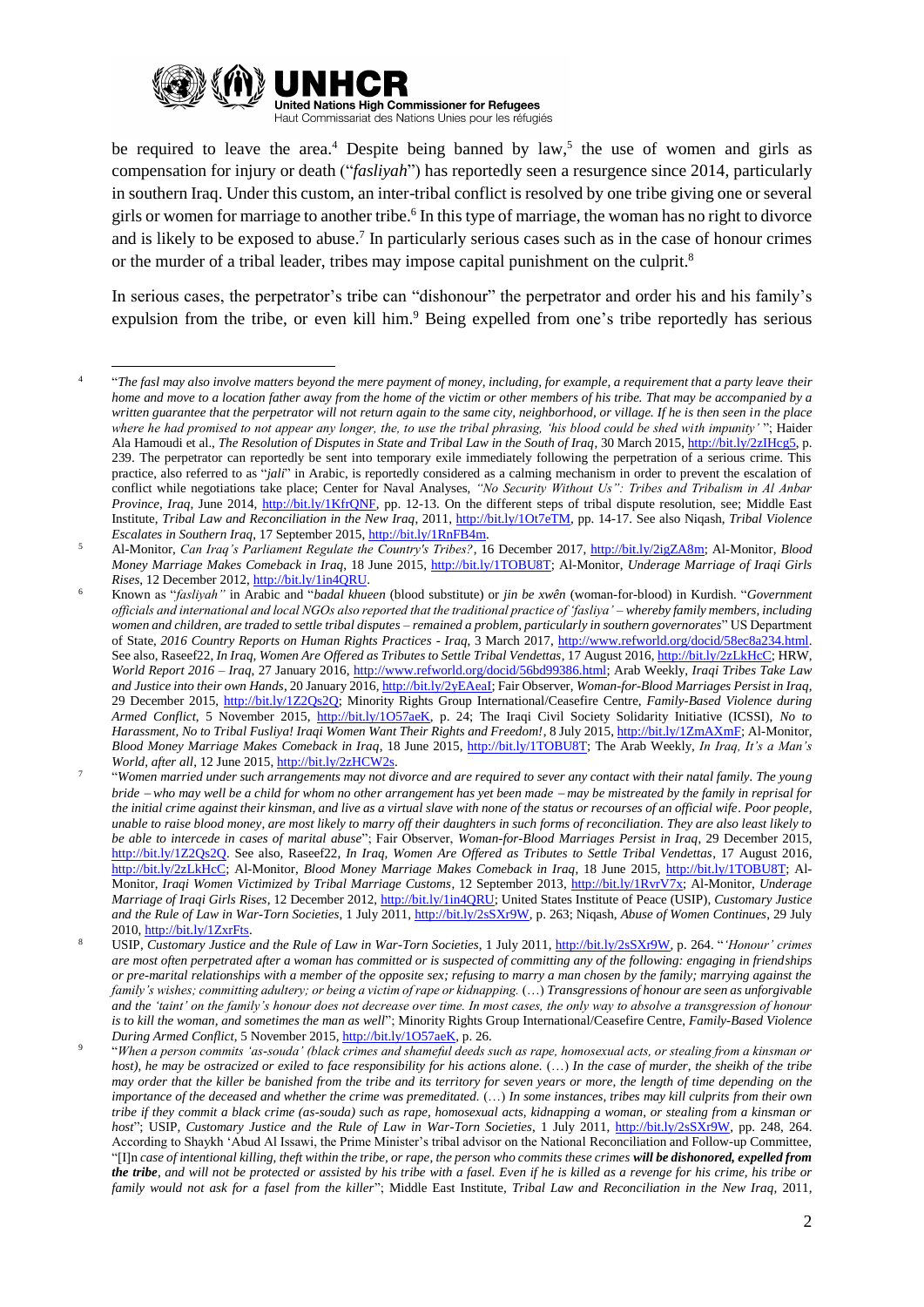

consequences for the affected individual's social status and every-day life, as he loses all claims to protection by the tribe.<sup>10</sup> In the event of a formal expulsion from the tribe, which can be for a specific period of time or forever, the expulsion is reportedly announced through a document ("*sanad*", or "certification"). It reportedly has the purpose of informing other tribes of a tribe's decision to expel a certain member and that the tribe does not take any responsibility for any of his future actions.<sup>11</sup> According to UNHCR information, such letters do not follow a standard format.<sup>12</sup> The perpetrator may receive a copy of such a letter based on his standing in the tribe and his relationship with the *sheikh*, or may be informed verbally through relatives or other members of the tribe.<sup>13</sup>

In instances in which tribes fail to resolve disputes between them through peaceful means, disputes can turn into blood feuds ("*tha'r*"). Such feuds between tribes are reported to remain a common occurrence, particularly in the southern governorates, with clashes sometimes lasting for days with the use of heavy weapons.<sup>14</sup> Blood feuds may give rise to long cycles of retaliatory violence and revenge, sometimes passing from generation to generation, and can sometimes flare up after being dormant for many years.<sup>15</sup>

Prosecution of the offender in the formal judicial system does not necessarily end or avoid tribal conflict,<sup>16</sup> and, in some cases, law enforcement officials and courts refer cases to the tribal system for settlement.<sup>17</sup> According to reports, tribal justice has reportedly gained renewed strength as a result of successive conflicts affecting Iraq, weak state authority and an ineffective formal justice system and

**.** 

[http://bit.ly/1Ot7eTM,](http://bit.ly/1Ot7eTM) p. 17. On the different levels of expulsion, see; Haider Ala Hamoudi et al., *The Resolution of Disputes in State and Tribal Law in the South of Iraq*, 30 March 2015[, http://bit.ly/2zIHcg5,](http://bit.ly/2zIHcg5) pp. 241-242.

<sup>10</sup> "*Before destroying his home, the tribe shunned him, leaving the former IS man unprotected in a country where tribal law often takes precedence over the law and the courts*"; AFP, *Tribal Justice Awaits Returning Iraqis who Joined Islamic State*, 13 November 2017, [http://bit.ly/2EzHSph.](http://bit.ly/2EzHSph) "*An individual who does not obey tribal customs risks the loss of support of the tribe, thus making himself and his family vulnerable. An outcast in Iraqi society can be mistreated without fear of reprisal from his kinship group*"; Center for Naval Analyses, *"No Security Without Us": Tribes and Tribalism in Al Anbar Province, Iraq*, June 2014, [http://bit.ly/1KfrQNF,](http://bit.ly/1KfrQNF) p. 8. Outcasting means "*that the tribe has withdrawn its protection and releasing itself from the obligation to avenge any injury the outcast may suffer. In Iraqi tribal society, outcasting has been traditionally seen as a virtual death sentence*"; USIP, *Customary Justice and the Rule of Law in War-Torn Societies*, 1 July 2011[, http://bit.ly/2sSXr9W,](http://bit.ly/2sSXr9W) p. 264. See also, Haider Ala Hamoudi et al., *The Resolution of Disputes in State and Tribal Law in the South of Iraq*, 30 March 2015[, http://bit.ly/2zIHcg5,](http://bit.ly/2zIHcg5) p. 241.

<sup>11</sup> "(…) *the issuance of the sanad is the same as declaring the person's blood liable to be shed, because no tribal action is possible to defend him if violence were directed against him*"; Haider Ala Hamoudi et al., *The Resolution of Disputes in State and Tribal Law in the South of Iraq*, 30 March 2015, [http://bit.ly/2zIHcg5,](http://bit.ly/2zIHcg5) p. 242.

<sup>&</sup>lt;sup>12</sup> UNHCR information, January 2018.

<sup>13</sup> *Ibid*. 14

<sup>&</sup>quot;*Kidnappings also continued to be a common tactic in tribal conflicts. In January* [2016] *members of the al-Halaf tribe abducted a man from the Garamsha tribe after the establishment of a truce between the two tribes failed. A photo of the man, bound and beaten, went viral on social media; the photo caption described him as a 'captive of the war between the two tribes'*"; US Department of State, *2016 Country Reports on Human Rights Practices Iraq*, 3 March 2017, [http://www.refworld.org/docid/58ec8a234.html.](http://www.refworld.org/docid/58ec8a234.html) "*Inter-tribal conflict in the south of Iraq has brought with it its own particular challenges regarding the protection of civilians. Tribes frequently come into conflict with one another over issues such as land use and ownership, inter- and intra-family disputes and historic inter-tribal animosities. These conflicts can result in armed confrontations between members of the tribes involved in the dispute, which can result in deaths and injuries, including of innocent bystanders*"; UNAMI, *Report on the Protection of Civilians in the Armed Conflict in Iraq: 1 November 2015 - 30 September 2016*, 30 December 2016, [http://www.refworld.org/docid/5885c1694.html,](http://www.refworld.org/docid/5885c1694.html) p. 32. See also, National Iraqi News Agency (NINA), *Three People Killed and Injured in the Al-Maimouna District in Maysan in the Context of an Armed Conflict*, 23 September 2017, [http://bit.ly/2ALZzAh;](http://bit.ly/2ALZzAh) NINA, *Tribal Armed Conflict In Basra Kill one Wound Another*, 19 August 2017[, http://bit.ly/2yO7TyY;](http://bit.ly/2yO7TyY) NINA, */35/ People Involved in a Tribal Dispute Arrested North of Basra*, 13 June 2017, [http://bit.ly/2zOjwXM;](http://bit.ly/2zOjwXM) NINA, *A Young Man Killed and Three Others Injured due to Tribal Conflicts in Basra*, 8 October 2017, [http://bit.ly/2mxtV7i;](http://bit.ly/2mxtV7i) NINA, *Tribal Armed Clashes in Diyala*, 22 July 2016, [http://bit.ly/2a7SYZh;](http://bit.ly/2a7SYZh) Iraqi News, *Tribal Dispute South of Maysan, Four Casualties*, 18 July 2016, [http://bit.ly/2aGZDWh;](http://bit.ly/2aGZDWh) Al-Monitor, *Can Iraq Curb Tribal Disputes?*, 20 January 2016, [http://almon.co/2l1h.](http://almon.co/2l1h)

<sup>15</sup> Niqash, *As Extremists Withdraw in Salahaddin, Iraq's Tribes Demand Justice*, 22 October 2015[, http://bit.ly/1OsO805;](file://///JORRHFNP001/departments/Protection/COI%20and%20research%20team/Individual%20queries/bialczyk/Desktop/AppData/Roaming/Microsoft/Word/bit.ly/1OsO805) Niqash, *Tribal Violence Escalates in Southern Iraq*, 17 September 2015[, http://bit.ly/1RnFB4m.](http://bit.ly/1RnFB4m)

<sup>16</sup> USIP, *Customary Justice and the Rule of Law in War-Torn Societies*, 1 July 2011[, http://bit.ly/2sSXr9W,](http://bit.ly/2sSXr9W) p. 271.

<sup>17</sup> "*In modern Iraq, many legal and religious authorities are generally happy to accept resolutions made by tribal law because of the way it is able to solve social problems holistically and consensually as well as come up with quick solutions that do not require government involvement or bureaucracy*"; Niqash, *Tribal Law Trumping Civil in Modern Iraq*, 12 May 2011, [http://bit.ly/2B3TKhj.](http://bit.ly/2B3TKhj) See also, AFP, *Tribes, Tradition Stand in Way of Iraq Police*, 23 September 2017[, http://dailym.ai/2xoC3c9.](http://dailym.ai/2xoC3c9)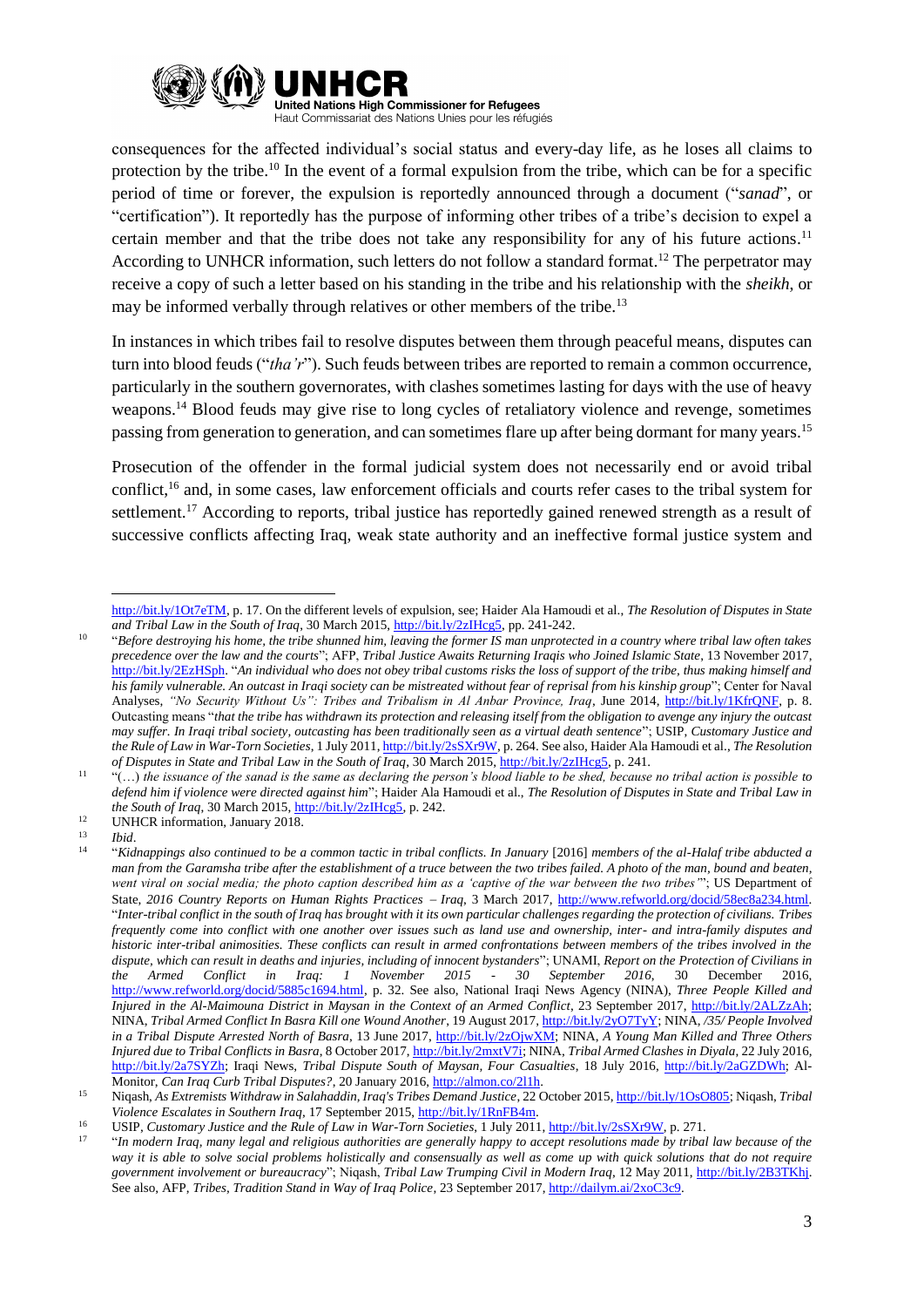

people increasingly resort to tribes to resolve their differences.<sup>18</sup> Law enforcement personnel, who are often themselves members of tribes in the area, are said to be reluctant to interfere in tribal conflicts as their involvement may risk further escalating the situation. <sup>19</sup> Others are reported to take sides in tribal disputes along their own tribal affiliation. 20

In areas retaken by Iraqi government and associated forces from the so-called Islamic State in Syria and Iraq (ISIS), the government is reported to face challenges to establish full and effective authority and the capacity of the state to enforce the law and protect civilians remains weak.<sup>21</sup> Under tribal agreements, those suspected of being ISIS members or whose relatives are alleged to have been involved with ISIS are reportedly subjected to forced eviction/expulsion and confiscation or destruction of their property. According to the UN Assistance Mission for Iraq and the Office of the High Commissioner for Human Rights (UNAMI/OHCHR), such reprisal measures amount to "*collective punishment*" and are in violation of applicable Iraqi and international laws.<sup>22</sup> An increase in attacks against and forced evictions of families suspected of having collaborated with ISIS in areas retaken from ISIS has been reported, even if the families themselves have not committed any crimes.<sup>23</sup> In some

- <sup>19</sup> Niqash, *Tribal Violence Escalates in Southern Iraq*, 17 September 2015, [http://bit.ly/1RnFB4m.](http://bit.ly/1RnFB4m)
- <sup>20</sup> UNHCR information, January 2018.<br><sup>21</sup> UNHCP *UNHCP* Position on Patur

**.** 

<sup>18</sup> "*Many Iraqis resolve problems – whether criminal or civil – without going to the authorities. They prefer to use the ancient systems of tribal justice*"; Niqash, *Tribal Justice Rules: In Basra, 'Terrorism by Tradition' Causes Fear and Waste*, 22 March 2017, [http://bit.ly/2zFyYYh.](http://bit.ly/2zFyYYh) On the reported strengthening of tribes and tribal justice, see AFP, *Tribes, Tradition Stand in Way of Iraq Police*, 23 September 2017, [http://dailym.ai/2xoC3c9;](http://dailym.ai/2xoC3c9) Reuters, *Tribal Clashes, Political Void Threaten Oil Installations in Iraq's South*, 11 September 2017, [http://reut.rs/2zMdln5;](http://reut.rs/2zMdln5) Iraqi News, *Armed Tribal Clash North of Basra Leaves 5 Casualties*, 12 April 2017, [http://bit.ly/2zDa3Fh;](http://bit.ly/2zDa3Fh) Arab Weekly, *Iraqi Tribes Take Law and Justice into Their own Hands*, 20 January 2016, [http://bit.ly/2yEAeaI;](http://bit.ly/2yEAeaI) Al-Monitor, *Can Iraq Curb Tribal Disputes?*, 20 January 2016[, http://almon.co/2l1h;](http://almon.co/2l1h) Fair Observer, *Womanfor-Blood Marriages Persist in Iraq*, 29 December 2015, [http://bit.ly/1Z2Qs2Q;](http://bit.ly/1Z2Qs2Q) AP, *Doctors still Working in Iraq Face Violence, Tribal Justice*, 15 December 2015[, http://apne.ws/1P4w12E;](http://apne.ws/1P4w12E) Niqash, *As Extremists Withdraw in Salahaddin, Iraq's Tribes Demand Justice*, 22 October 2015, [http://bit.ly/1OsO805;](http://bit.ly/1OsO805) Al-Monitor, *When Conflict Arises, these Iraqis Go to the Madeef*, 30 August 2015, [http://almon.co/2jf0;](http://almon.co/2jf0) ICSSI, *No to Harassment, No to Tribal Fusliya! Iraqi Women Want Their Rights and Freedom!*, 8 July 2015, [http://bit.ly/1ZmAXmF;](http://bit.ly/1ZmAXmF) Al-Monitor, *Blood Money Marriage Makes Comeback in Iraq*, 18 June 2015[, http://bit.ly/1TOBU8T;](http://almon.co/2gcy) Haider Ala Hamoudi et. al., *The Resolution of Disputes in State and Tribal Law in the South of Iraq*, 30 March 2015[, http://bit.ly/2zIHcg5,](http://bit.ly/2zIHcg5) p. 15. For background on the role of tribes throughout history, see Center for Naval Analyses, *"No Security Without Us": Tribes and Tribalism in Al Anbar Province, Iraq*, June 2014[, http://bit.ly/1KfrQNF,](http://bit.ly/1KfrQNF) p. 4; Jesmeen Khan, *The Iraqi Tribal Structure*, 1 November 2010[, http://bit.ly/231reqm.](http://bit.ly/231reqm)

<sup>21</sup> UNHCR, *UNHCR Position on Returns to Iraq*, 14 November 2016, [http://www.refworld.org/docid/58299e694.html,](http://www.refworld.org/docid/58299e694.html) para. 6.

<sup>22</sup> For example, "[I]n *March 2016, representatives of the main tribes in Ninewa Governorate reached a 'Tribal Agreement,' endorsed by the Provincial Council of the governorate, which purports to apply traditional justice mechanisms and customs. The Agreement includes a provision for the forced eviction of families connected to ISIL and the transfer of their property to victims as reparations. In discussions with UNAMI/OHCHR, tribal representatives said that the seizure of property would help to mitigate other forms of retribution against families who supported ISIL, and that the redistribution of property would serve as 'mental therapy' to victims and facilitate the return of displaced persons from Ninewa. UNAMI/OHCHR highlighted that the forced eviction of families of ISIL suspects amounts to a form of collective punishment and is contrary to Iraqi and international law. The Tribal Agreement also provides for the death penalty in the case of 'serious crimes,' and considers that crimes committed against women must not be covered by any amnesty. The Tribal Agreement requires that those who committed less serious crimes should be imprisoned, including financial supporters/fundraisers of ISIL activities, those who destroyed cultural and religious sites, and collaborators*"; UNAMI, *Promotion and Protection of Rights of Victims of Sexual Violence Captured by ISIL/or in Areas Controlled by ISIL in Iraq*, 22 August 2017, [http://www.refworld.org/docid/59b67bf04.html,](http://www.refworld.org/docid/59b67bf04.html) para. 28. See also paras 37, 41-43 of the same report. "*We have received reports of so-called night letters left at families' houses or distributed in neighbourhoods, including in Sharqat in Salahadin Governorate, Al Heet City in Al Anbar and Al-Qayyarah in Ninewa Governorate, as well as in Mosul City. These letters typically*  warn people to leave by a particular date or face forced expulsion. Many of these threats are the result of tribal agreements that *explicitly demand that families of affiliated ISIL members be excluded from the area. Hundreds of families have been threatened with forced displacement and such developments are extremely worrying. People are at real risk of forced eviction from their homes and losing access to basic necessities, including adequate housing, food, access to health services and education*" (emphasis added); Office of the High Commissioner for Human Rights (OHCHR), *OHCHR Briefing Note on Iraq*, 30 June 2017[, http://bit.ly/2ii72Ac.](http://bit.ly/2ii72Ac) See also, AFP, *Tribal Justice Awaits Returning Iraqis who Joined Islamic State*, 13 November 2017[, http://bit.ly/2EzHSph;](http://bit.ly/2EzHSph) UNHCR, *UNHCR Position on Returns to Iraq*, 14 November 2016[, http://www.refworld.org/docid/58299e694.html,](http://www.refworld.org/docid/58299e694.html) para 24.

<sup>23</sup> "*Of particular concern is the rising popular sentiment in favour of collective punishment of families perceived to be associated with Da'esh. Iraqis perceived to have links with Da'esh are increasingly subjected to revenge measures. It was reported to UNAMI that on 22 September* [2017]*, Tribal Mobilisation Unit members burnt around 20 houses in a village in eastern Shirqat, Salah al-Din Governorate. These acts were allegedly committed for past Da'esh abuses. On 27 September, Tribal Mobilisation Unit members allegedly burned and demolished at least 20 houses belonging to families allegedly Da'esh-affiliated in al-Zab sub-district, Kirkuk Governorate. In Heet City, Anbar Governorate, Iraqi security together with local actors notified families with members allegedly*